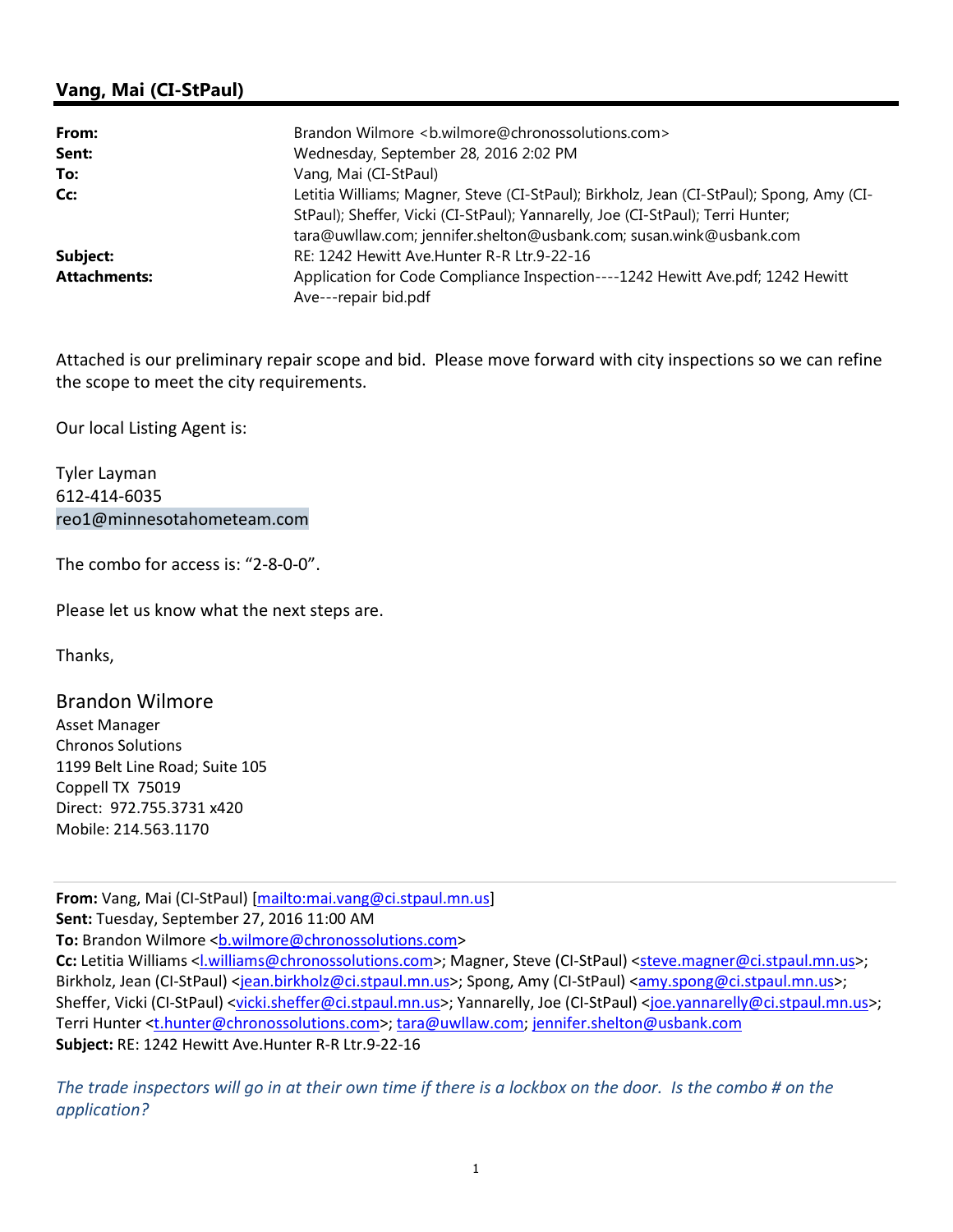NOTE: There was no owner or representative of owner present at the Legislative Hearing this morning. Ms. Moermond stated that 2 of the conditions from my September 22 were met but providing a work plan or sworn construction statement by a general contractor was not submitted. She would like to get this by the close of business on October 3 so that she and the vacant building manager can review it.



From: Brandon Wilmore [mailto:b.wilmore@chronossolutions.com] Sent: Tuesday, September 27, 2016 10:50 AM To: Vang, Mai (CI-StPaul) Cc: Letitia Williams Subject: RE: 1242 Hewitt Ave.Hunter R-R Ltr.9-22-16

Hi Mai- Should the seller set up the city inspections or will someone from the Inspections Dept coordinate that? The city can access now if they'd like at LBX combo "2800".

Thanks,

Brandon

From: Vang, Mai (CI-StPaul) [mailto:mai.vang@ci.stpaul.mn.us] Sent: Thursday, September 22, 2016 9:38 AM To: Terri Hunter <t.hunter@chronossolutions.com> Subject: 1242 Hewitt Ave.Hunter R-R Ltr.9-22-16

Hello Ms. Hunter,

Attached, please find a letter in the above matter.